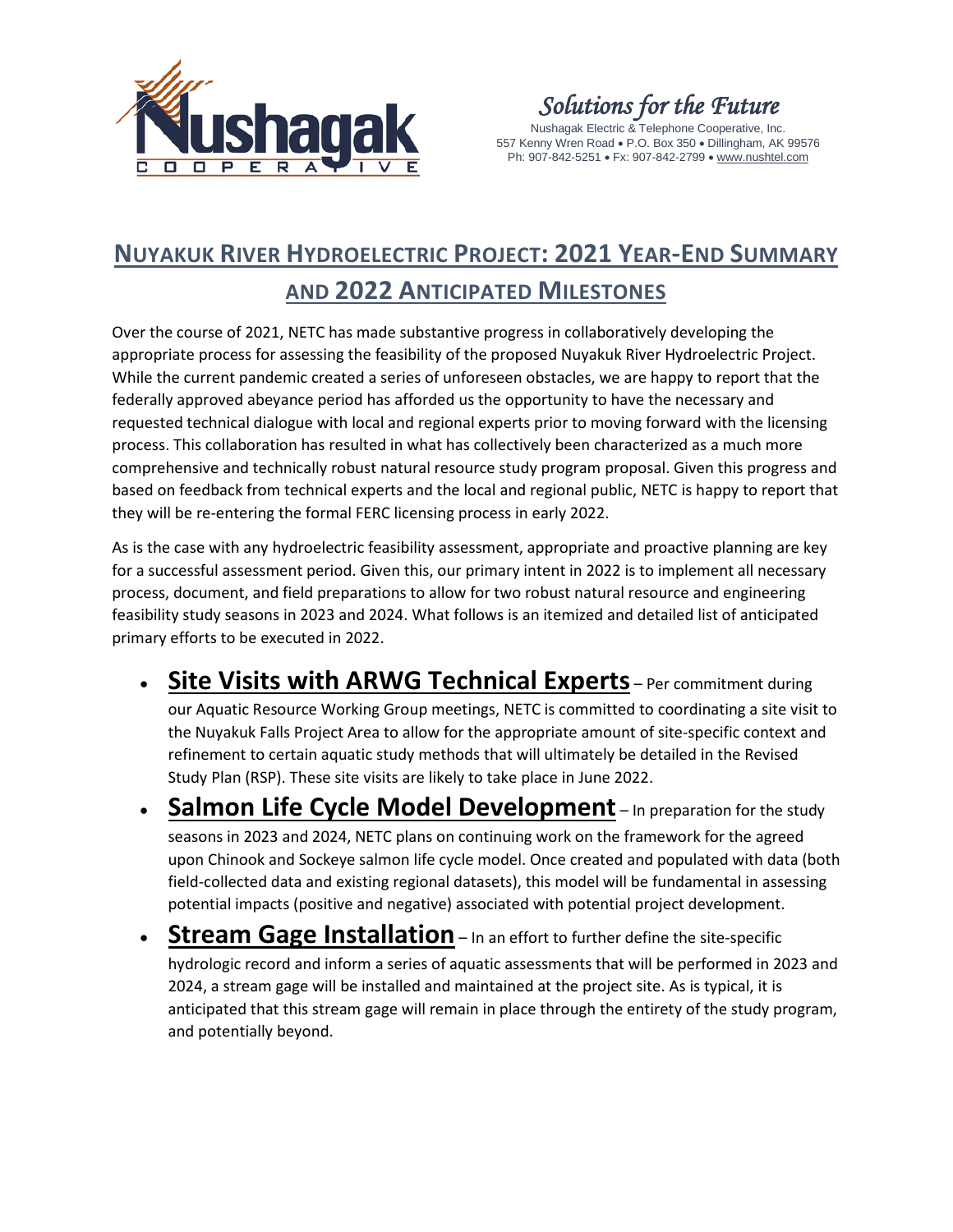## • **Initiation of Comprehensive Cultural Resources and**

**Section 106 Processes** – NETC fully recognizes the cultural and historical value of this region. As such, we want to proactively initiate technical conversations related to the development of an appropriately scaled comprehensive cultural resources study program that not only meets the needs of the mandated Section 106 process but also the expectations of the public in the region. We will solicit input from regional technical experts as well as the local public to ensure the study is as high quality and robust as possible.

- **Preliminary Geotechnical Evaluation** While preliminary site visits have been very positive, an assessment of rock quality at the site will be conducted to confirm expectations and establish the appropriate design path for project infrastructure, assuming natural resource feasibility studies allow for project development in the future. Not only will the information provided by this study inform our conversations on the viability of the physical project, but it will also have a significant impact on construction cost estimates, allowing refinement in cost projections.
- **Completion of Study Program Housing** The two cabins and associated facilities for housing biologists and engineers while on-site conducting studies will be completed in 2022.

## • **Filing of the Proposed and Revised Study Plans** – As mentioned

above, re-entrance into the FERC licensing process will commence with the filing of the collaboratively developed Proposed Study Plan (PSP). Upon review of all comments received from the public and local and regional technical experts, NETC will revise the document accordingly, and file the Revised Study Plan (RSP) with FERC. After FERC's review and response to any of their technical questions (along with the public's) FERC will ultimately issue a Study Plan Determination (SPD). This SPD will ultimately be the federal approval for conducting robust study seasons in 2023 and 2024.

## • **Development of all Requisite Natural Resource Permit**

**Applications** – In the late summer/early fall of 2022, NETC anticipates beginning dialogue and developing all requisite natural resource permit applications to allow for an ontime initiation of studies in 2023 and 2024.

• **Regularly Scheduled ARWG Meetings** – Per our commitment and consistent with the past year, NETC will continue to regularly meet with the ARWG to discuss study planning, status updates and prepare for study seasons in 2023 and 2024. It is notable that the ARWG will be a fundamental component of the licensing and feasibility process throughout the study program and well beyond, assuming the project moves past the feasibility assessment phase.